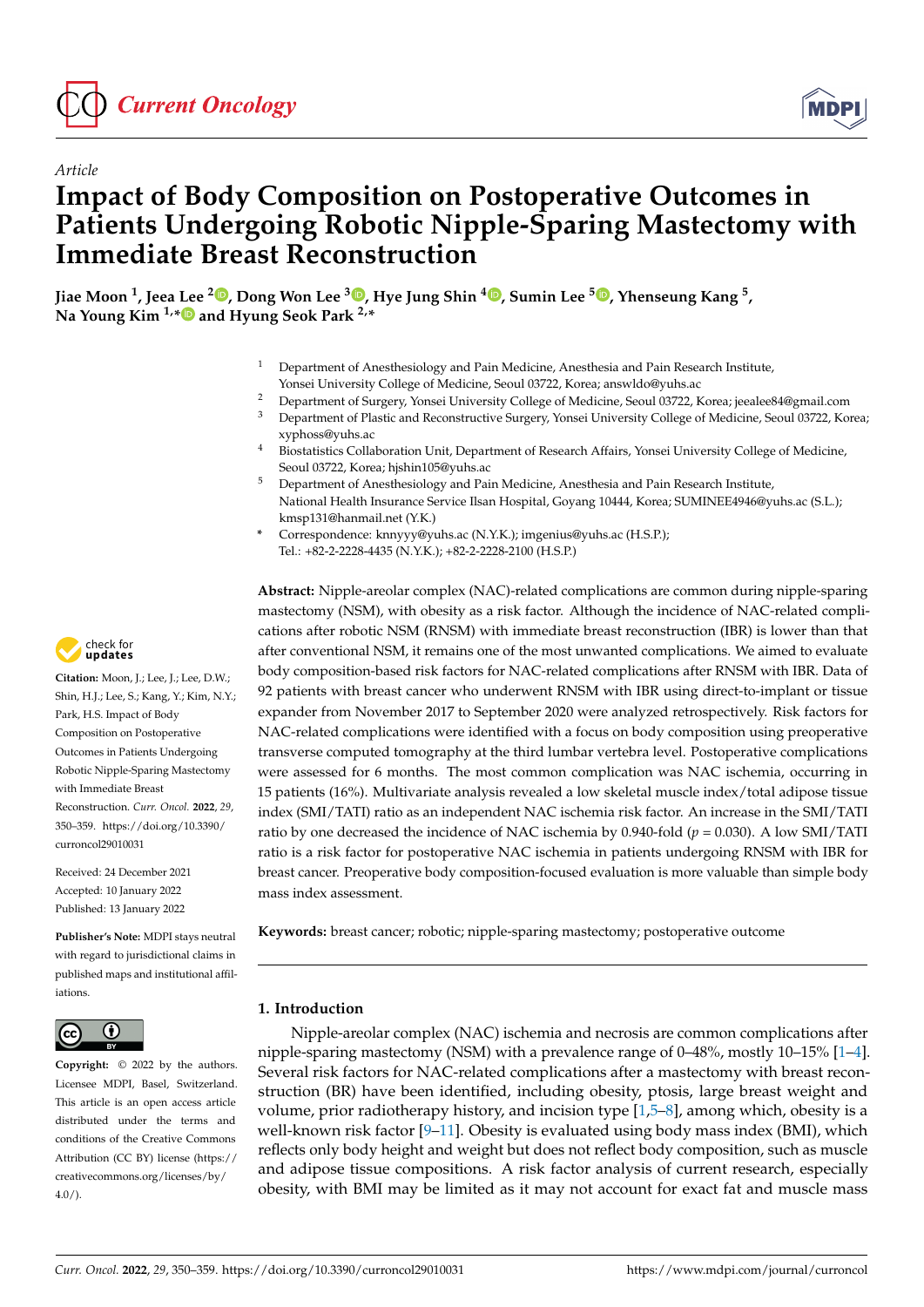composition. Current research shows that body composition can influence mortality and survival in breast cancer patients, so it is important to assess fat and muscle mass [12]. Furthermore, a recent study reported that patients with high adipose tissue mass and low skeletal muscle mass (SMM) were more likely to develop complications after expander BR surgery [9].  $\text{P}(9)$ .

pecially obesity, with BMI may be limited as it may not account for exact fat and muscle

Robotic NSM (RNSM) with immediate breast reconstruction (IBR) has been widely practiced worldwide since its inception in 2015 by Toesca et al. [\[13\]](#page-8-4). RNSM has been reported to have a lower incidence of NAC ischemia and necrosis than conventional practiced worldwide since its inception in 2015 by Toesca et al. [13]. RNSM has been<br>reported to have a lower incidence of NAC ischemia and necrosis than conventional<br>NSM, possibly [beca](#page-8-5)use RNSM has a vascular advantage [13 and necrosis are still predominantly undesirable complications because they significantly impact the postoperative esthetic outcome and patient satisfaction as they can cause nipple deformation, hypopigmentation, or NAC loss  $[1,8]$  $[1,8]$ .

Although several studies have investigated the risk factors for NAC-related complications after NSM  $[1,6,7,19-21]$  $[1,6,7,19-21]$  $[1,6,7,19-21]$  $[1,6,7,19-21]$  $[1,6,7,19-21]$ , no study has evaluated these risk factors after RNSM with IBR. Therefore, the purpose of this study was to investigate the risk factors for NAC-related  $\,$ complications after RNSM with IBR using direct-to-implant (DTI) or tissue expander, while focusing on body composition.

## **2. Materials and Methods 2. Materials and Methods**

### *2.1. Patient Population 2.1. Patient Population*

This study was approved by the institutional review board (IRB) and hospital research ethics committee of Yonsei University Health System, Seoul, Korea (IRB protocol No. 4-2021-0585). Patient information was anonymized prior to analysis, and the prerequisite for obtaining informed consent was waived. We retrospectively reviewed the electronic medical records of 100 consecutive patients with breast cancer who underwent RNSM with IBR using DTI or tissue expander from November 2017 to September 2020. In our institution, RNSM with implant-based IBR was performed on selected patients with small- to medium-sized breasts and without ptosis. Eight patients who did not undergo preoperative abdominal computed tomography (CT) or whole-body positron emission tomography-CT were excluded from the analysis. Finally, 92 patients were included and analyzed in the current study (Figure [1\)](#page-1-0).

<span id="page-1-0"></span>

**Figure 1.** Consolidated standards of reporting trials flow diagram. RNSM, robotic nipple-sparing **Figure 1.** Consolidated standards of reporting trials flow diagram. RNSM, robotic nipple-sparing mastectomy; IBR, immediate breast reconstruction; and CT, computed tomography**.**  mastectomy; IBR, immediate breast reconstruction; and CT, computed tomography.

#### *2.2. Procedures*

Details of the surgical techniques for RNSM have been described elsewhere [\[13,](#page-8-4)[14](#page-8-9)[,16](#page-8-10)[,22](#page-8-11)[,23\]](#page-8-12). RNSM was performed through a 2.5–6 cm mid-axillary incision. The working space under the skin flap or retromammary space was developed manually. After docking the robotic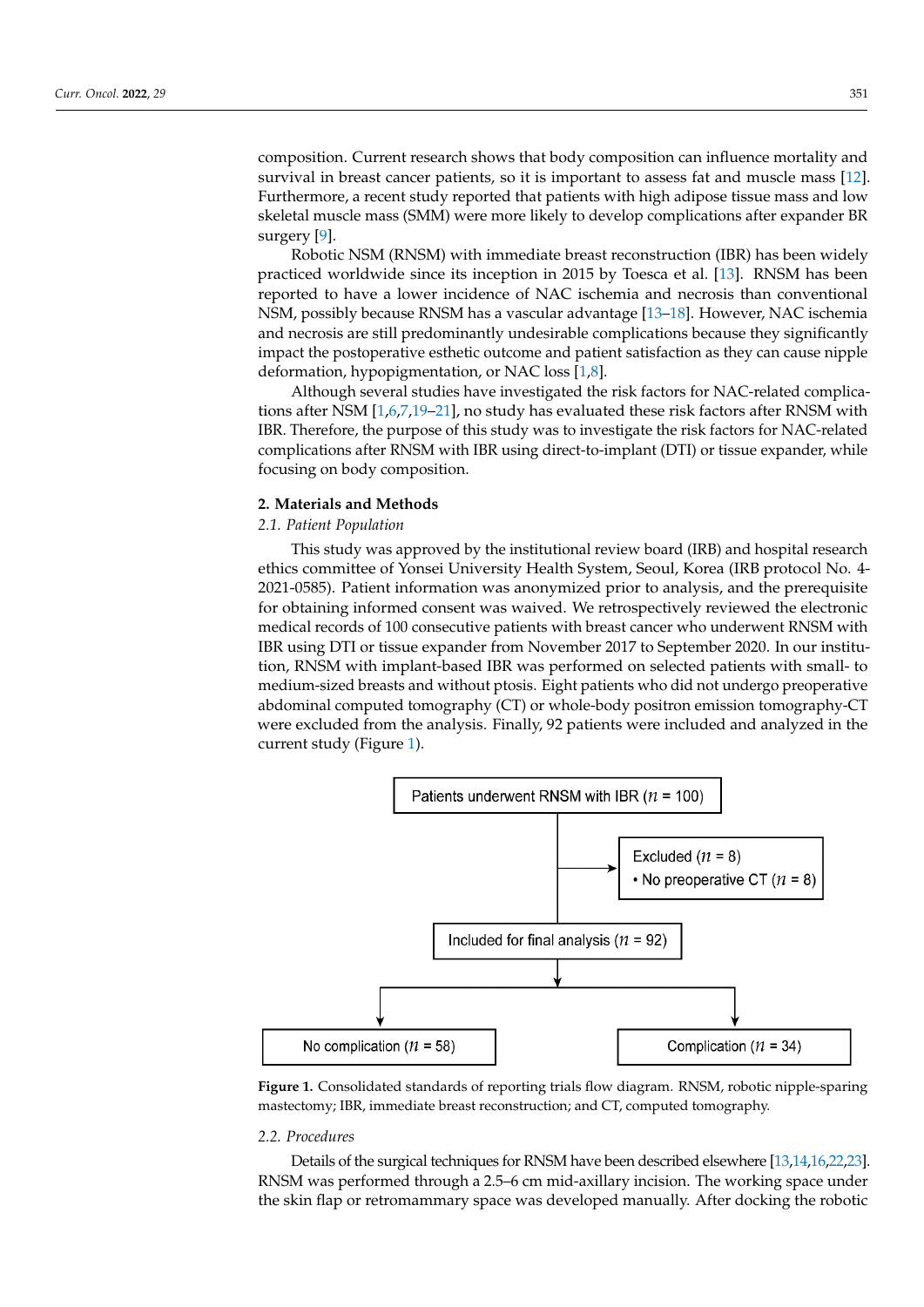surgical system, dissection and the entire breast parenchyma retrieval were performed through the same incision. Immediate reconstruction was achieved using DTI or tissue expander in the sub- or pre-pectoral space.

#### *2.3. Complications*

The incidence of postoperative complications was assessed for 6 months after surgery. In this study, NAC ischemia was graded according to the surface area of the ischemic breast tissue using the classification method proposed by Ahn et al. [\[1\]](#page-7-0): no ischemia (grade 0), partial nipple or areolar ischemia (grade 1), partial NAC ischemia (grade 2), total nipple ischemia (grade 3), total nipple and partial areolar ischemia (grade 4), and total NAC ischemia (grade 5). NAC ischemia was defined when any part of the NAC exhibited clinical ischemic color changes that were resolved by conservative management, such as the application of moist dressing or topical ointment. NAC necrosis was defined as the occurrence of full-thickness necrosis of the NAC requiring surgical treatment. NAC loss was defined as nipple loss following NAC ischemia and necrosis. In addition, the occurrences of postoperative complications, including skin ischemia or necrosis, implant loss, wound dehiscence, seroma, and infection were assessed.

#### *2.4. Body Composition Assessment on CT Images*

The SMM, as well as subcutaneous, visceral, and total adipose tissue areas, were measured by a radiologist at the 3rd lumbar vertebra (L3) level of a transverse, crosssectional CT image obtained during preoperative staging workup [\[24\]](#page-8-13). Total cross-sectional areas were measured by applying Hounsfield unit thresholds of −29 to +150 for skeletal muscle, −190 to −30 for subcutaneous adipose tissue, and −50 to −150 for visceral adipose tissue, using a commercially available imaging software (Aquarius Intuition version 4.4.12, TeraRecon Inc., San Mateo, CA, USA) [\[25](#page-8-14)[,26\]](#page-8-15). The measured areas (cm<sup>2</sup>) were normalized for height (m<sup>2</sup>) and were defined as the skeletal muscle index (SMI), subcutaneous adipose tissue index (SATI), visceral adipose tissue index (VATI), and total adipose tissue index (TATI). The SMI/TATI ratio was calculated for each patient.

#### *2.5. Data Collection*

We collected the following patient demographic and clinical data: age, smoking history, American Society of Anesthesiologists physical status, underlying diseases (such as hypertension or diabetes mellitus), menopause status, neoadjuvant chemotherapy, BMI, SMI, SATI, VATI, and TATI. The following intraoperative variables were analyzed: surgical extent, axillary lymph node dissection, type of reconstruction, other combined surgical procedures, specimen weight, duration of anesthesia and operation, intraoperative blood loss, dose of remifentanil administered, intraoperative urine output, and postoperative hospital stay. Moreover, postoperative complications that occurred within 6 months were investigated.

#### *2.6. Statistical Analysis*

For continuous variables, the normality test (Shapiro–Wilk test) was performed. If normality was satisfied, descriptive statistics were expressed as mean  $\pm$  standard deviation, and the Student's *t*-test was used to compare the difference between the two groups. The variables that passed the normality test were age and specimen weight. For continuous variables that did not pass the normality test, descriptive statistics were expressed as median (first to third quartile (Q1–Q3)), and the Mann–Whitney U test was used to compare group differences. For categorical variables, descriptive statistics were expressed by the number of patients (percentage), and the chi-squared or Fisher's exact test was used to compare the two groups.

Odds ratios (ORs) and 95% confidence intervals (CIs) of the potential risk factors for NAC-related complications were obtained through univariate logistic regression analyses. Variables that showed significant differences ( $p < 0.05$ ) in the univariate analysis were considered independent variables in the multivariate analysis to evaluate the risk factors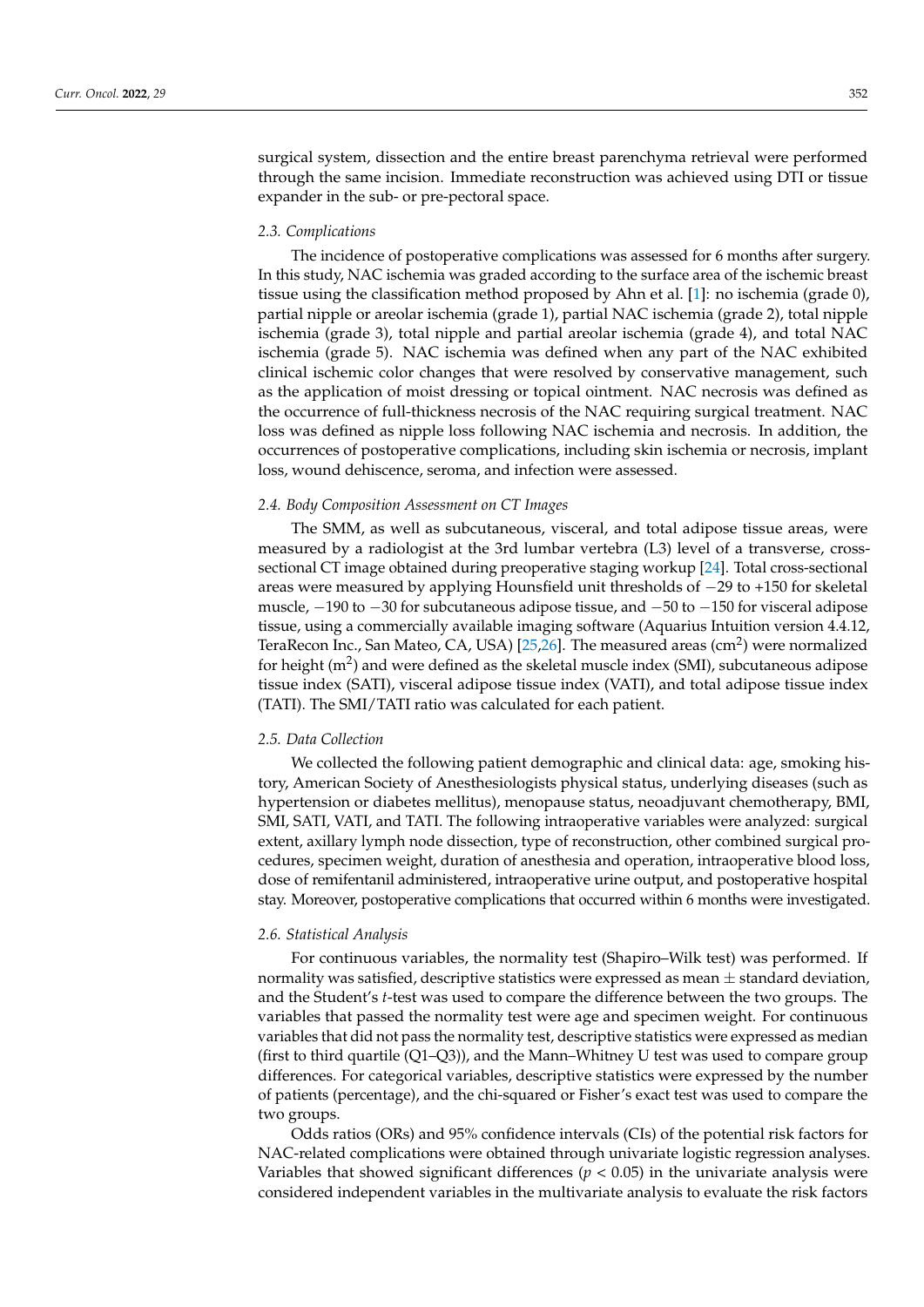for NAC ischemia. A forest plot of ORs and 95% CIs was produced to visually represent the association between risk factors and NAC ischemia.

#### **3. Results**

Table [1](#page-3-0) demonstrates the demographic and preoperative characteristics of the enrolled patients. The average BMI and SMI of total patients were 22.0 (range, 20.2–23.0) kg/m<sup>2</sup> and 39.7 (range, 36.4–43.4)  $\text{cm}^2/\text{m}^2$ , respectively. No differences were found in these variables between the no-complication and complication groups. The SATI, VATI, and TATI were significantly higher ( $p = 0.007$ , <0.001, and <0.001, respectively), whereas the SMI/TATI ratio was significantly lower in the complication group ( $p < 0.001$ ) than in the no-complication group.

**Variable No Complication**  $(n = 58)$ **Complication**  $(n = 34)$  *p*-Value Age, years  $44 \pm 7$   $45 \pm 8$  0.296 Smoking history 0.605 Non-smoker 57 (98%) 33 (97%) Ex-smoker  $0 (0\%)$  1 (3%) Current smoker  $1 (2\%)$   $0 (0\%)$ ASA physical status 0.358  $I$  34 (59%) 16 (47%)<br>II 21 (36%) 14 (41%) II 21 (36%) 14 (41%)<br>
II 3 (5%) 4 (12%)  $3(5%)$   $4(12%)$ Comorbidities Hypertension  $3 (5\%)$   $2 (6\%)$   $>0.999$ Diabetes mellitus  $1 (2\%)$   $1 (3\%)$   $> 0.999$ Menopause status 0.690 Premenopausal 48 (83%) 27 (79%) Postmenopausal 10 (17%) 7 (21%) Neoadjuvant chemotherapy  $5(9\%)$   $4(12\%)$  0.721 Body mass index,  $\text{kg/m}^2$  21.3 (20.1, 22.6) 22.5 (20.4, 24.0) 0.088 Skeletal muscle index,  $\text{cm}^2/\text{m}^2$  38.7 (36.4. 43.4) 40.3 (37.6, 45.0) 0.353 Subcutaneous adipose tissue index,  $\text{cm}^2/\text{m}^2$  48.3 (34.9, 60.2) 58.7 (47.0, 76.4) 0.007 \* Visceral adipose tissue index,  $\text{cm}^2/\text{m}^2$  15.7 (9.43, 21.1) 27.0 (17.2, 37.7) <0.001 \* Total adipose tissue index,  $\text{cm}^2/\text{m}^2$  62.9 (48.3, 85.2) 89.2 (70.1, 110.4) <0.001 \* SMI/TATI 66.6 (47.3, 83.6) 46.3 (40.3, 55.5) <0.001 \*

<span id="page-3-0"></span>**Table 1.** Patient demographic and preoperative characteristics.

Data are presented as mean  $\pm$  standard deviation, number of patients (proportion), or median (first to third quartile (Q1, Q3)). \* *p* < 0.05; ASA, American Society of Anesthesiologists; SMI, skeletal muscle index; and TATI, total adipose tissue index.

The operative variables are presented in Table [2.](#page-4-0) The median specimen weight was 350 (range, 263–440) g, which was significantly higher in the complication group than in the no-complication group ( $p = 0.004$ ). The complication group tended to have a longer duration of mastectomy; however, there was no statistical significance between-group difference. Furthermore, there was no between-group difference in the other variables.

**Table 2.** Operative characteristics.

| Variable                  | <b>No Complication</b><br>$(n = 58)$ | Complication<br>$(n = 34)$ | <i>p</i> -Value |
|---------------------------|--------------------------------------|----------------------------|-----------------|
| Surgical extent           |                                      |                            | 0.367           |
| Unilateral                | 47(81%)                              | 30(88%)                    |                 |
| Bilateral                 | $11(19\%)$                           | 4(12%)                     |                 |
| <b>ALND</b>               | 11 (19%)                             | 4(12%)                     | 0.367           |
| Type of reconstruction    |                                      |                            | 0.358           |
| Direct-to-implant         | 41 (71%)                             | 27(79%)                    |                 |
| Tissue expander insertion | 17(29%)                              | 7(21%)                     |                 |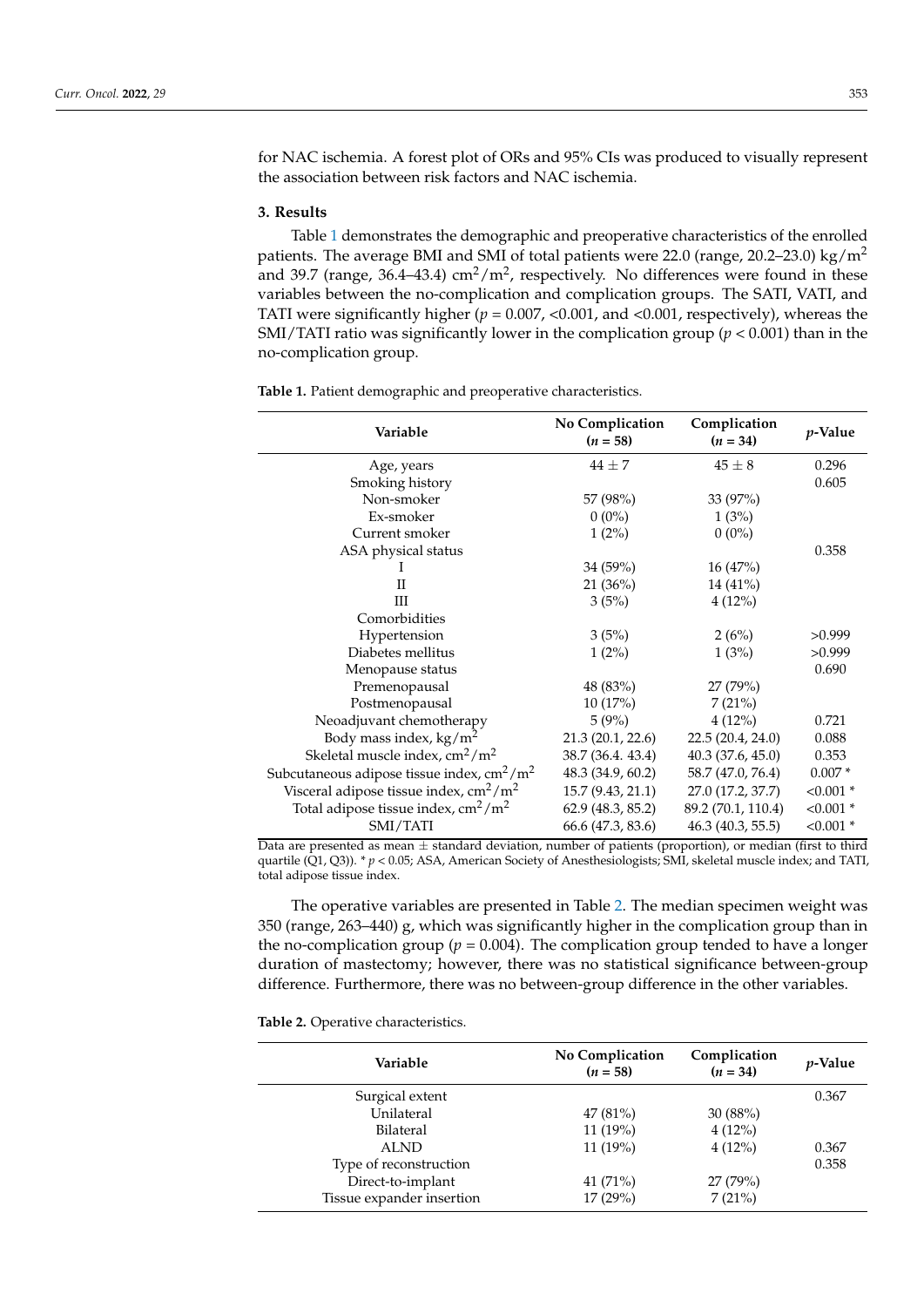<span id="page-4-0"></span>**Table 2.** *Cont.*

| Variable                                | <b>No Complication</b><br>$(n = 58)$ |                  | <i>p</i> -Value |
|-----------------------------------------|--------------------------------------|------------------|-----------------|
| Reconstruction location                 |                                      |                  | 0.367           |
| Pre-pectoral                            | 47(81%)                              | 30(88%)          |                 |
| Sub-pectoral                            | 11 (19%)                             | 4(12%)           |                 |
| Combined other operation                | 10(17%)                              | 7(21%)           | 0.690           |
| Specimen weight, g                      | 313 (248, 395)                       | 387 (322, 471)   | $0.004*$        |
| Duration of anesthesia time, min        | 346.5 (300, 425)                     | 362.5 (305, 445) | 0.247           |
| Duration of operation time, min         | 299 (246, 372)                       | 305 (260, 387)   | 0.509           |
| Duration of mastectomy time, min        | 170 (142, 214)                       | 198 (168, 233)   | 0.058           |
| Duration of reconstruction time, min    | 110.5 (89, 133)                      | 122 (107, 157)   | 0.088           |
| Intraoperative blood loss, mL           | 50 (30, 70)                          | 50(30, 150)      | 0.144           |
| Intraoperative fluid input rate, mL/min | $6.1 \pm 1.5$                        | $6.6 \pm 1.5$    | 0.209           |
| Intraoperative urine out, mL            | 467.5 (340, 780)                     | 427.5 (280, 620) | 0.496           |
| Administered dose of remifentanil, mg   | 0.9(0.8, 1.1)                        | 1.0(0.9, 1.3)    | 0.091           |
| Postoperative hospital days             | 9(7, 11)                             | 10(8, 12)        | 0.085           |

Data are presented as mean  $\pm$  standard deviation, number of patients (proportion), or median (first to third quartile  $(Q1, Q3)$ ). \*  $p < 0.05$  ALND, axillary lymph node dissection.

Table [3](#page-4-1) presents the NAC ischemic grade and the overall complication rate. Of the 92 patients included in the study, 34 (37%) had one or more complications. The most common complication was NAC ischemia requiring conservative treatment, which occurred in 15 patients (16%), of whom seven had ischemia grade 1, five had grade 2, and three had grade 3. Four patients (4%) with NAC necrosis underwent surgical intervention, of whom one had ischemic grade 3, two had grade 4, and one had grade 5. NAC loss occurred in two patients (2%).

<span id="page-4-1"></span>**Table 3.** Incidence of postoperative complications.

| Variable                                            | Number $(\%)$ |  |
|-----------------------------------------------------|---------------|--|
| NAC.                                                |               |  |
| NAC ischemic grade                                  |               |  |
| Grade 0                                             | 73 (79%)      |  |
| Grade 1                                             | 7(8%)         |  |
| Grade 2                                             | 5(5%)         |  |
| Grade 3                                             | 4(4%)         |  |
| Grade 4                                             | 2(2%)         |  |
| Grade 5                                             | $1(1\%)$      |  |
| NAC ischemia (Resolved with conservative treatment) | 15(16%)       |  |
| NAC necrosis (Required Surgical treatment)          | 4(4%)         |  |
| NAC loss                                            | 2(2%)         |  |
| <b>OTHERS</b>                                       |               |  |
| Skin ischemia or necrosis                           | 7(8%)         |  |
| Implant loss                                        | 2(2%)         |  |
| Wound dehiscence                                    | $1(1\%)$      |  |
| Seroma                                              | 6(7%)         |  |
| Infection<br>$\cdots$<br>п.                         | 7(8%)         |  |

NAC, nipple-areolar complex.

Univariate analysis was performed for NAC ischemia, and the OR and 95% CIs obtained for each variable are shown in Table [4.](#page-5-0) The following variables were potential risk factors for NAC ischemia: high BMI, high SATI, high VATI, high TATI, high specimen weight, and low SMI/TATI ratio.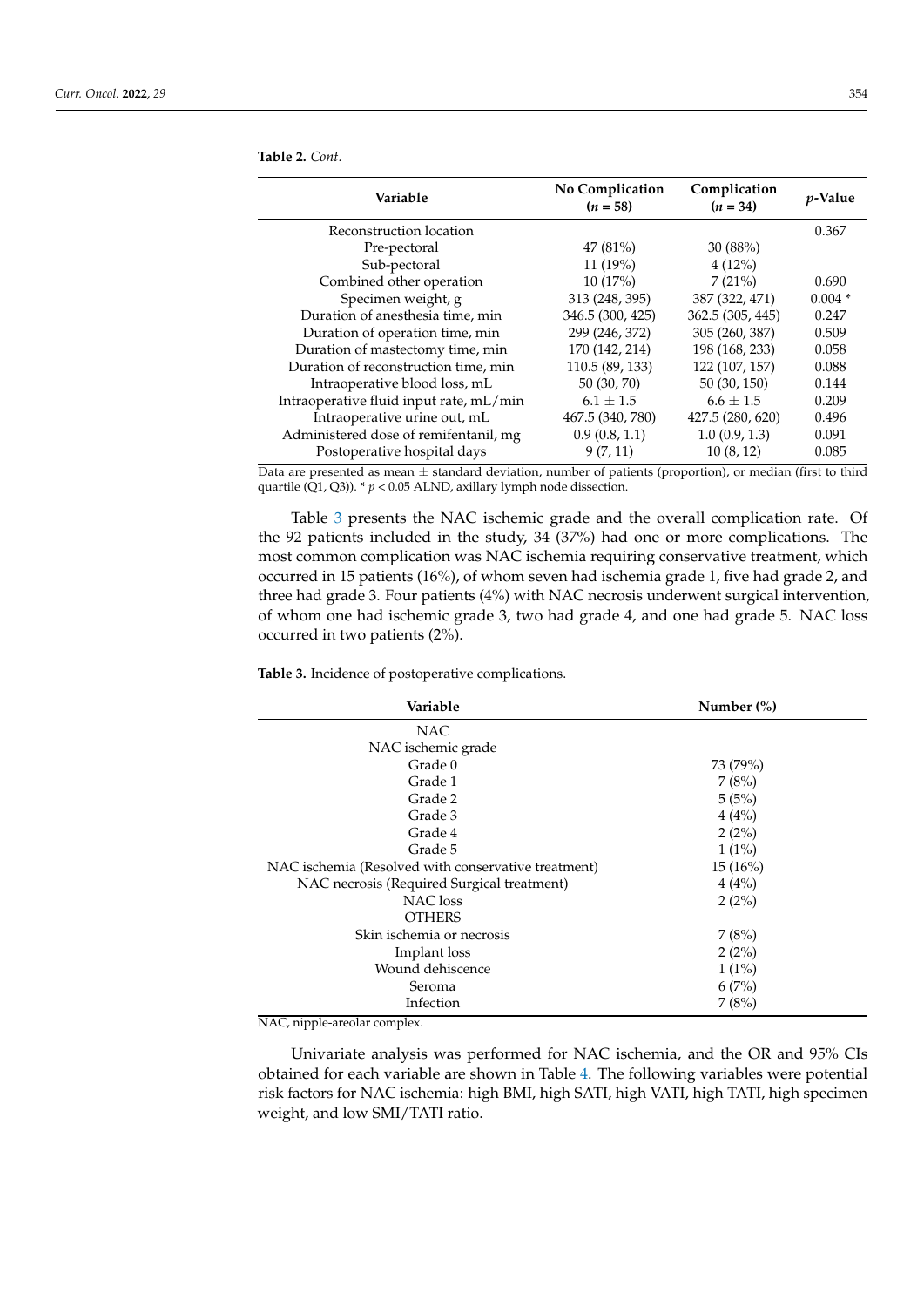| Variable                           | <b>Odds Ratio</b> | 95% CI           | <i>p</i> -Value |
|------------------------------------|-------------------|------------------|-----------------|
| Age, years                         | 1.06              | $[0.99 - 1.14]$  | 0.087           |
| Smoking                            | 1.07              | $[0.11 - 10.34]$ | 0.951           |
| Diabetes mellitus                  | 5.43              | $[0.32 - 91.99]$ | 0.241           |
| BMI, $\text{kg/m}^2$               | 1.30              | $[1.08 - 1.58]$  | $0.007*$        |
| SMI, $\text{cm}^2/\text{m}^2$      | 1.01              | $[0.96 - 1.06]$  | 0.773           |
| SATI, $\text{cm}^2/\text{m}^2$     | 1.03              | $[1.01 - 1.06]$  | $0.018*$        |
| VATI, $\text{cm}^2/\text{m}^2$     | 1.07              | $[1.03 - 1.11]$  | $0.001 *$       |
| TATI, $\text{cm}^2/\text{m}^2$     | 1.03              | $[1.01 - 1.05]$  | $0.002*$        |
| SMI/TATI                           | 0.93              | $[0.89 - 0.98]$  | $0.004*$        |
| <b>ALND</b>                        | 0.32              | $[0.04 - 2.65]$  | 0.292           |
| Type of reconstruction             |                   |                  |                 |
| <b>DTI</b>                         | ref               |                  |                 |
| TE insertion                       | 0.39              | $[0.08 - 1.85]$  | 0.233           |
| Location                           |                   |                  |                 |
| Pre-pectoral                       | ref               |                  |                 |
| Sub-pectoral                       | 0.76              | $[0.15 - 3.77]$  | 0.734           |
| Combined with other surgery        | 1.13              | $[0.28 - 4.52]$  | 0.868           |
| Specimen weight, g                 | 1.00              | $[1.00 - 1.01]$  | $0.026*$        |
| Anesthesia duration, min           | 1.00              | $[1.00 - 1.01]$  | 0.911           |
| Operation duration, min            | 1.00              | $[0.99 - 1.01]$  | 0.958           |
| Blood loss >100mL                  | 1.77              | $[0.53 - 5.87]$  | 0.354           |
| Fluid input rate, mL/kg/min        | 1.04              | $[0.72 - 1.51]$  | 0.832           |
| Urine out, mL                      | 1.00              | $[1.00 - 1.00]$  | 0.460           |
| Postoperative hospital stays, days | 0.96              | $[0.79 - 1.17]$  | 0.668           |

<span id="page-5-0"></span>**Table 4.** Univariate analyses of risk factors for NAC ischemia after RNSM with IBR. **Table 4.** Univariate analyses of risk factors for NAC ischemia after RNSM with IBR.

weight, and low SMI/TATI ratio. The small ratio of the small ratio  $\sim$ 

NAC, nipple-areolar complex; RNSM, robotic nipple-sparing mastectomy; IBR, immediate breast reconstruction; CI, confidence interval; BMI, body mass index; SMI, skeletal muscle index; SATI, subcutaneous adipose tissue<br>index; ALND, and TE: tissue expanding the distribution; provided by the distribution; provided by the distribu index; VATI, visceral adipose tissue index; TATI, total adipose tissue index; ALND, axillary lymph node dissection; DTI, direct-to-implant; and TE: tissue expander.  $* p < 0.05$ .

Multivariate logistic regression revealed that a low SMI/TATI ratio was a significant Multivariate logistic regression revealed that a low SMI/TATI ratio was a significant risk factor for NAC ischemia (Figure [2\).](#page-5-1) A unit increase in SMI/TATI ratio resulted in a 6% reduction in the odds of NAC ischemia occurrence when the specimen weight and BMI 6% reduction in the odds of NAC ischemia occurrence when the specimen weight and were controlled  $(p = 0.030)$ .

<span id="page-5-1"></span>

**Figure 2.** Forest plot of multivariate logistic regression model analysis for NAC ischemia. CI, dence interval; SMI, skeletal muscle index; TATI, total adipose tissue index; and BMI, body mass confidence interval; SMI, skeletal muscle index; TATI, total adipose tissue index; and BMI, body mass index.  $*$   $p$  < 0.05.

#### **4. Discussion**

In this retrospective study, we evaluated the risk factors for NAC-related complications after RNSM with IBR using DTI or tissue expander, with a focus on body composition. NAC ischemia occurred in 16% of patients in the current study, and a low SMI/TATI ratio significantly increased the incidence of NAC ischemia after RNSM with IBR.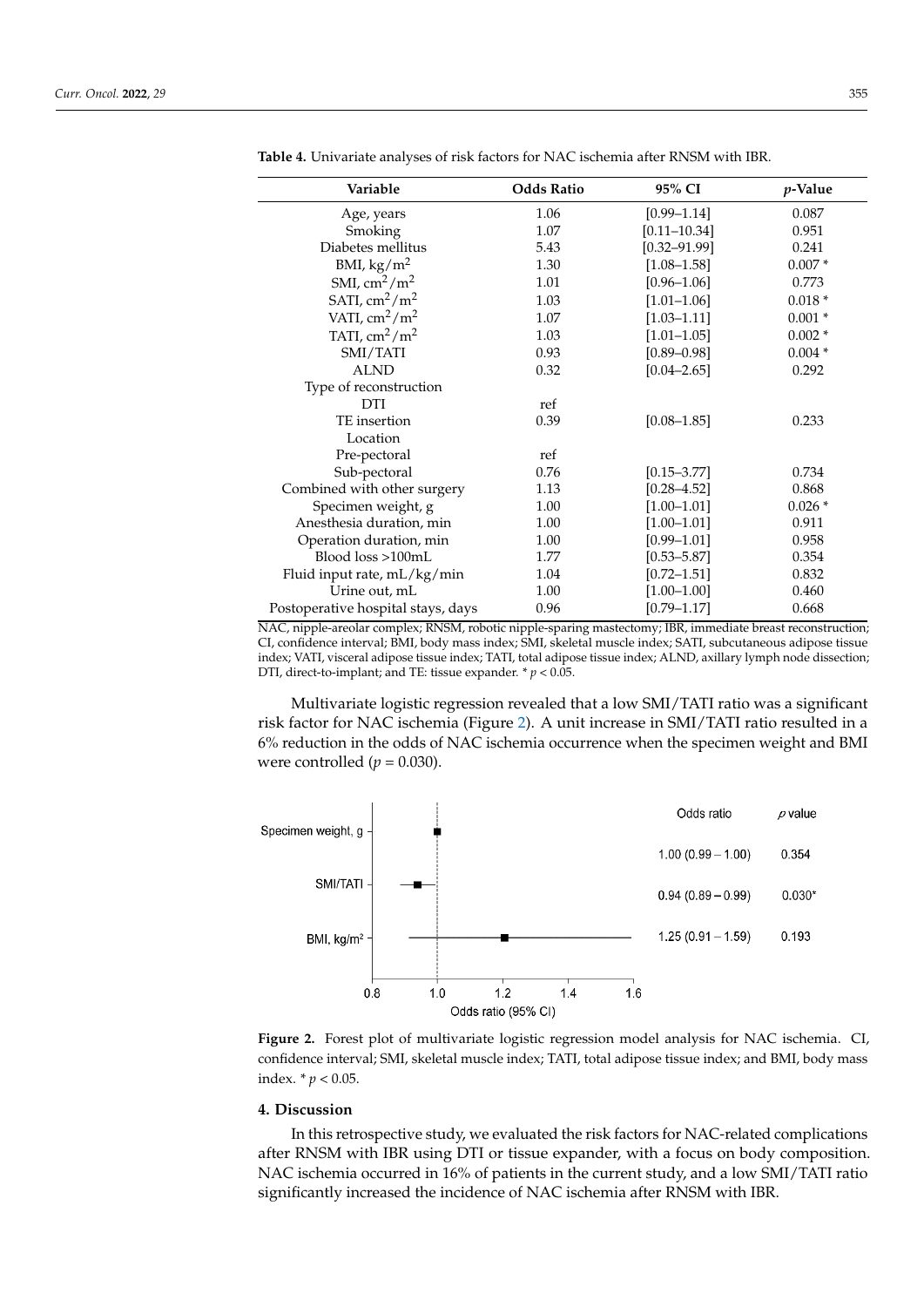NAC ischemia and necrosis reportedly occur in 0–13% and 0–2.4%, respectively, of patients after RNSM with IBR [\[15](#page-8-16)[,16](#page-8-10)[,18](#page-8-5)[,22](#page-8-11)[,27](#page-8-17)[,28\]](#page-8-18). NAC ischemia and necrosis can be caused by alterations in breast vascularity. Although the blood supply of the breast is unpredictable and variable, both the lateral thoracic and internal mammary arteries are important vessels supplying the NAC. If the blood supply or venous drainage network of the NAC is interrupted, vascular-dependent complications such as ischemia and necrosis may occur [\[29,](#page-8-19)[30\]](#page-8-20). During RNSM, the incision is made away from the breast in the axillary line, which may have contributed to reducing the blood supply interruption [\[14](#page-8-9)[–17\]](#page-8-21). In addition, the intercostal perforators and lymphatics can be clearly recognized by the robotic optic system, thereby reducing damage to the entire circulation of the NAC [\[13](#page-8-4)[,17\]](#page-8-21). In the present study, 15 out of 92 patients (16%) developed NAC ischemia, which was higher than that reported in previous studies, probably because patients with low-grade transient partial ischemia were also included in our study.

Several studies have demonstrated that a high BMI could be associated with NACrelated complications [\[7,](#page-8-6)[31,](#page-9-0)[32\]](#page-9-1). Moreover, patients with high BMI may be predisposed to developing microvascular dysfunction and compromised skin flap perfusion, which could increase the incidence of NAC-related complications [\[33,](#page-9-2)[34\]](#page-9-3). In addition, patients with obesity tend to develop NAC-related complications because the surface of the mastectomy flap and the length of the skin flap between the NAC and the thoracic wall are larger than those in patients without obesity, which may affect the blood supply of the skin flap [\[1](#page-7-0)[,6](#page-7-3)[,10\]](#page-8-22). Nguyen et al. found that BMI is a continuous predictor of complications after expander-implant BR [\[10\]](#page-8-22). Chang et al. reported that BMI  $\geq$  24 kg/m<sup>2</sup> is a risk factor for complications after tissue expander-based BR in patients of Asian ethnicity [\[33\]](#page-9-2). However, in the present study, BMI was associated with NAC ischemia in the univariate analysis but was not a risk factor in the multivariate analysis. BMI is a measure of body fat based on height and weight, but it has a limitation in that it cannot represent body composition. Nakamura et al. reported that a high fat mass and low SMM were risk factors for all complications and delayed wound healing after tissue expander BR [\[9\]](#page-8-1). Consistent with their findings, we found that a low SMI/TATI ratio was a risk factor for NAC ischemia, but skeletal muscle or adipose tissue, by itself, was not associated with NAC ischemia.

Breast size or specimen weight may also be associated with NAC-related complications [\[6,](#page-7-3)[35](#page-9-4)[–37\]](#page-9-5). Chirappapha et al. highlighted that the volume of the breast removed was a risk factor for NAC necrosis [\[6\]](#page-7-3). Moreover, Woo et al. reported that a larger breast size was significantly associated with the incidence of overall and major complications after immediate expander-implant BR [\[35\]](#page-9-4). In conventional NSM, large breasts are thought to have vascular disadvantages in terms of the skin flap and NAC areas [\[6\]](#page-7-3). The present study found a significant association between specimen weight and NAC-related complications in the univariate analysis but not in the multivariate analysis. This may be because the RNSM in this current study was performed on selected patients with small- to medium-sized breasts without ptosis [\[28\]](#page-8-18), which is similar to patient recruitment in previous studies on RNSM [\[15,](#page-8-16)[17\]](#page-8-21).

In summary, in our study, BMI, adipose tissue mass, SMM, and specimen weight were not found to be associated with NAC ischemia; however, the incidence of NAC ischemia was significantly increased when the SMI/TATI ratio was low. Body composition is an important factor that affects the outcomes of patients with breast cancer; a higher SMM reportedly has a more favorable effect on mortality and overall survival in patients with early-stage breast cancer [\[24](#page-8-13)[,38\]](#page-9-6). Furthermore, we found that the ratio of SMM relative to total adipose tissue mass affects the development of postoperative NAC ischemia. Patients with low preoperative SMI/TATI ratios should be informed about the risk of postoperative NAC ischemia. Preoperative interventions to increase the SMI/TATI ratio should be considered, and the patients should be carefully managed postoperatively. Preoperative interventions, such as muscle training and nutritional support, are thought to reduce the incidence of NAC ischemia, thereby improving the esthetic outcomes and postoperative prognosis, including overall survival and mortality [\[9,](#page-8-1)[12,](#page-8-3)[24\]](#page-8-13).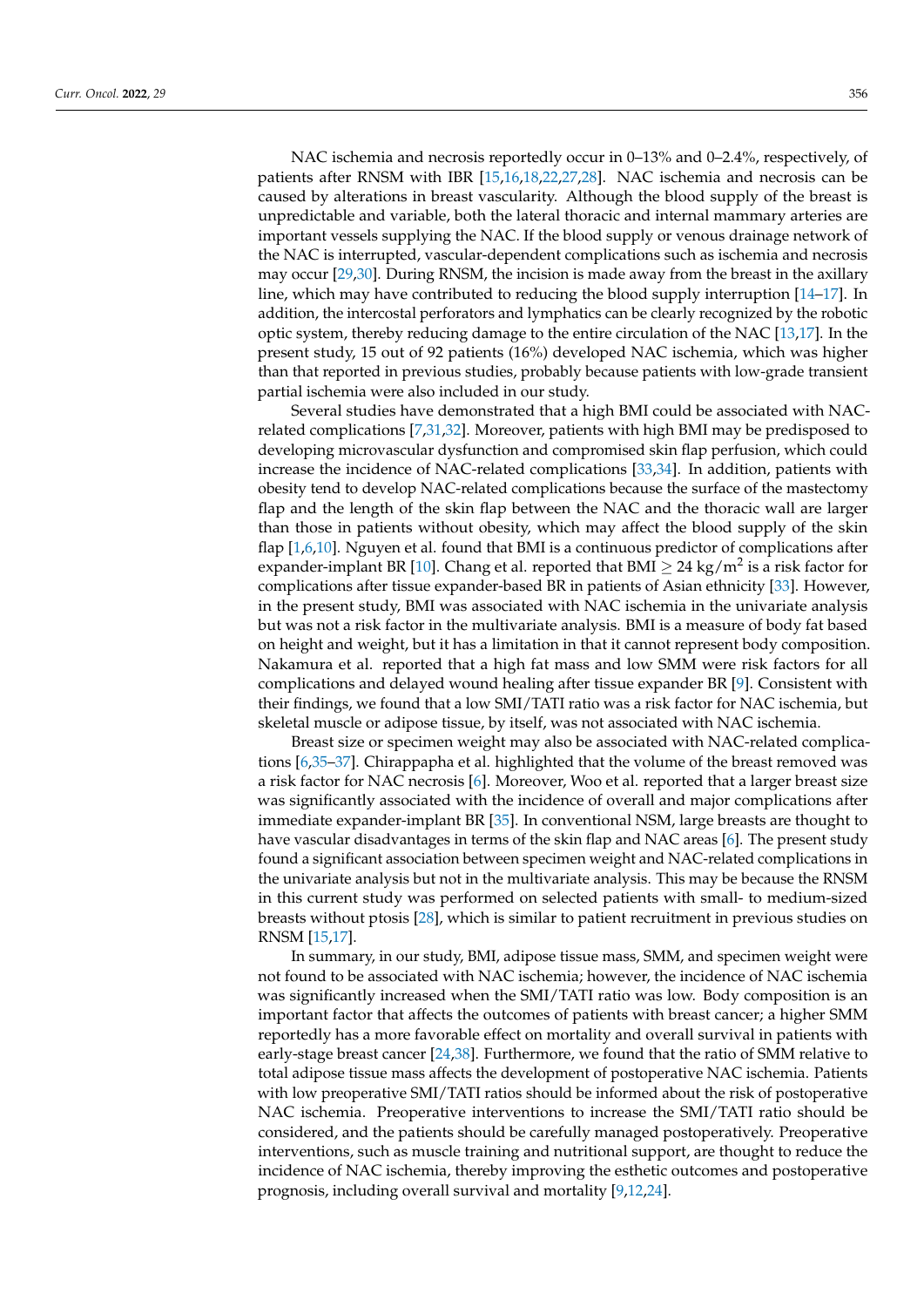This study has some limitations as its retrospective nature renders it susceptible to selection bias. In our institution, RNSM with IBR was performed on highly selected patients with early-stage breast cancer having small- to medium-sized breasts without ptosis. Moreover, this was a single-center study with a small sample size. Future large-scale, prospective randomized controlled trials are warranted to clarify the relationship between body composition and postoperative complications, to predict risk factors for postoperative NAC-related complications after RNSM, and to suggest ways to improve patient outcomes through preoperative intervention and postoperative management in patients with low SMI/TATI ratios. Despite these limitations, this is, to the best of our knowledge, the first study to evaluate the risk factors for NAC-related complications in patients undergoing RNSM with IBR. In addition, the strength of this study lies in the fact that multiple risk factors, including tobacco use, BMI, diabetes mellitus, and specimen weight, are considered. Moreover, a novel positive association between body composition and NAC ischemia is presented in addition to previously known risk factors.

#### **5. Conclusions**

A low preoperative SMI/TATI ratio is a significant risk factor for postoperative NAC ischemia in patients who underwent RNSM with IBR. Thus, preoperative evaluation focusing on body composition is more important than a simple BMI assessment; this furnishes more accurate information that can lead to improved postoperative patient outcomes.

**Author Contributions:** Conceptualization, J.M., N.Y.K. and H.S.P.; Data curation, J.L., D.W.L., S.L., N.Y.K. and H.S.P.; Formal analysis, J.M., H.J.S., N.Y.K. and H.S.P.; Investigation, J.M., J.L., S.L. and Y.K.; Methodology, J.M., J.L., D.W.L., H.J.S., S.L. and Y.K.; Supervision, N.Y.K. and H.S.P.; Writing original draft, J.M., J.L., D.W.L., H.J.S., N.Y.K. and H.S.P.; Writing—review and editing, N.Y.K. and H.S.P. All authors have read and agreed to the published version of the manuscript.

**Funding:** This research received no external funding.

**Institutional Review Board Statement:** The study was conducted according to the guidelines of the Declaration of Helsinki and approved by the Institutional Review Board of Yonsei University Health System, Seoul, South Korea (protocol code 4-2021-0585).

**Informed Consent Statement:** Patient consent was waived due to the retrospective nature of the study.

**Data Availability Statement:** The data presented in this study are available on request from the corresponding author.

**Conflicts of Interest:** The authors declare no conflict of interest.

#### **References**

- <span id="page-7-0"></span>1. Ahn, S.J.; Woo, T.Y.; Lee, D.W.; Lew, D.H.; Song, S.Y. Nipple-areolar complex ischemia and necrosis in nipple-sparing mastectomy. *Eur. J. Surg. Oncol.* **2018**, *44*, 1170–1176. [\[CrossRef\]](http://doi.org/10.1016/j.ejso.2018.05.006)
- 2. Moyer, H.R.; Ghazi, B.; Daniel, J.R.; Gasgarth, R.; Carlson, G.W. Nipple-Sparing Mastectomy Technical Aspects and Aesthetic Outcomes. *Ann. Plast. Surg.* **2012**, *68*, 446–450. [\[CrossRef\]](http://doi.org/10.1097/SAP.0b013e3182394bba) [\[PubMed\]](http://www.ncbi.nlm.nih.gov/pubmed/22531398)
- 3. de Alcantara Filho, P.; Capko, D.; Barry, J.M.; Morrow, M.; Pusic, A.; Sacchini, V.S. Nipple-sparing mastectomy for breast cancer and risk-reducing surgery: The Memorial Sloan-Kettering Cancer Center experience. *Ann. Surg. Oncol.* **2011**, *18*, 3117–3122. [\[CrossRef\]](http://doi.org/10.1245/s10434-011-1974-y)
- <span id="page-7-1"></span>4. Crowe, J.P.; Patrick, R.J.; Yetman, R.J.; Djohan, R. Nipple-sparing mastectomy update: One hundred forty-nine procedures and clinical outcomes. *Arch. Surg.* **2008**, *143*, 1106–1110. [\[CrossRef\]](http://doi.org/10.1001/archsurg.143.11.1106) [\[PubMed\]](http://www.ncbi.nlm.nih.gov/pubmed/19015470)
- <span id="page-7-2"></span>5. Frey, J.D.; Salibian, A.A.; Karp, N.S.; Choi, M. The Impact of Mastectomy Weight on Reconstructive Trends and Outcomes in Nipple-Sparing Mastectomy: Progressively Greater Complications with Larger Breast Size. *Plast. Reconstr. Surg.* **2018**, *141*, 795e–804e. [\[CrossRef\]](http://doi.org/10.1097/PRS.0000000000004404) [\[PubMed\]](http://www.ncbi.nlm.nih.gov/pubmed/29794693)
- <span id="page-7-3"></span>6. Chirappapha, P.; Petit, J.Y.; Rietjens, M.; De Lorenzi, F.; Garusi, C.; Martella, S.; Barbieri, B.; Gottardi, A.; Andrea, M.; Giuseppe, L.; et al. Nipple sparing mastectomy: Does breast morphological factor related to necrotic complications? *Plast. Reconstr. Surg. Glob. Open* **2014**, *2*, e99. [\[CrossRef\]](http://doi.org/10.1097/GOX.0000000000000038) [\[PubMed\]](http://www.ncbi.nlm.nih.gov/pubmed/25289296)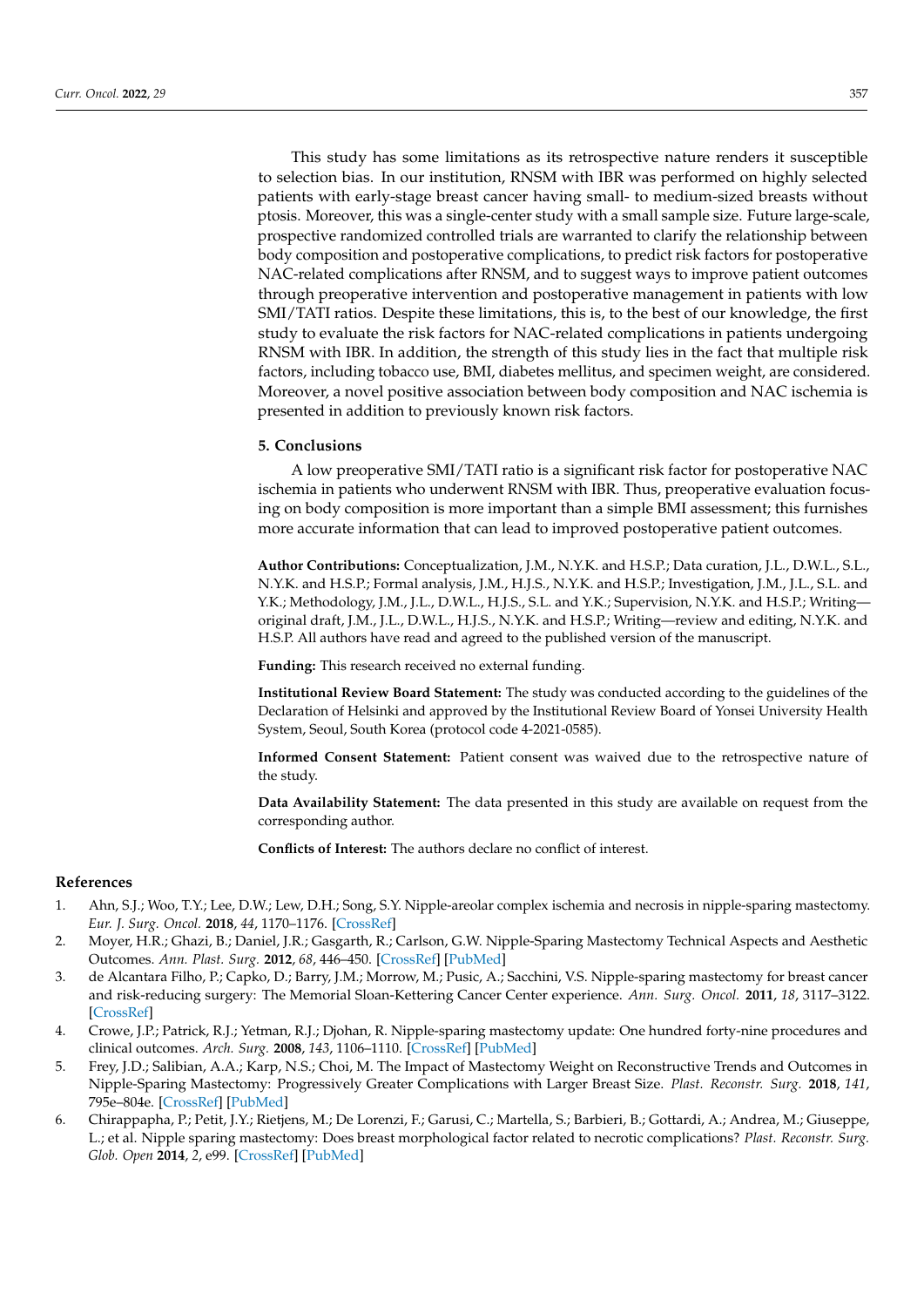- <span id="page-8-6"></span>7. Colwell, A.S.; Tessler, O.; Lin, A.M.; Liao, E.; Winograd, J.; Cetrulo, C.L.; Tang, R.; Smith, B.L.; Austen, W.G. Breast Reconstruction following Nipple-Sparing Mastectomy: Predictors of Complications, Reconstruction Outcomes, and 5-Year Trends. *Plast. Reconstr. Surg.* **2014**, *133*, 496–506. [\[CrossRef\]](http://doi.org/10.1097/01.prs.0000438056.67375.75) [\[PubMed\]](http://www.ncbi.nlm.nih.gov/pubmed/24572843)
- <span id="page-8-0"></span>8. Park, S.; Yoon, C.; Bae, S.J.; Cha, C.; Kim, D.; Lee, J.; Ahn, S.G.; Roh, T.S.; Kim, Y.S.; Jeong, J. Comparison of complications according to incision types in nipple-sparing mastectomy and immediate reconstruction. *Breast* **2020**, *53*, 85–91. [\[CrossRef\]](http://doi.org/10.1016/j.breast.2020.06.009)
- <span id="page-8-1"></span>9. Nakamura, H.; Makiguchi, T.; Yamaguchi, T.; Fujii, T.; Shirabe, K.; Yokoo, S. Impact of skeletal muscle mass on complications following expander breast reconstruction. *J. Plast. Reconstr. Aesthet. Surg.* **2020**, *73*, 1285–1291. [\[CrossRef\]](http://doi.org/10.1016/j.bjps.2020.02.006) [\[PubMed\]](http://www.ncbi.nlm.nih.gov/pubmed/32201325)
- <span id="page-8-22"></span>10. Nguyen, K.T.; Hanwright, P.J.; Smetona, J.T.; Hirsch, E.M.; Seth, A.K.; Kim, J.Y. Body mass index as a continuous predictor of outcomes after expander-implant breast reconstruction. *Ann. Plast. Surg.* **2014**, *73*, 19–24. [\[CrossRef\]](http://doi.org/10.1097/SAP.0b013e318276d91d)
- <span id="page-8-2"></span>11. Fischer, J.P.; Nelson, J.A.; Serletti, J.M.; Wu, L.C. Peri-operative risk factors associated with early tissue expander (TE) loss following immediate breast reconstruction (IBR): A review of 9305 patients from the 2005-2010 ACS-NSQIP datasets. *J. Plast. Reconstr. Aesthet. Surg.* **2013**, *66*, 1504–1512. [\[CrossRef\]](http://doi.org/10.1016/j.bjps.2013.06.030) [\[PubMed\]](http://www.ncbi.nlm.nih.gov/pubmed/23845908)
- <span id="page-8-3"></span>12. Caan, B.J.; Cespedes Feliciano, E.M.; Prado, C.M.; Alexeeff, S.; Kroenke, C.H.; Bradshaw, P.; Quesenberry, C.P.; Weltzien, E.K.; Castillo, A.L.; Olobatuyi, T.A.; et al. Association of Muscle and Adiposity Measured by Computed Tomography with Survival in Patients with Nonmetastatic Breast Cancer. *JAMA Oncol.* **2018**, *4*, 798–804. [\[CrossRef\]](http://doi.org/10.1001/jamaoncol.2018.0137) [\[PubMed\]](http://www.ncbi.nlm.nih.gov/pubmed/29621380)
- <span id="page-8-4"></span>13. Toesca, A.; Peradze, N.; Galimberti, V.; Manconi, A.; Intra, M.; Gentilini, O.; Sances, D.; Negri, D.; Veronesi, G.; Rietjens, M.; et al. Robotic Nipple-sparing Mastectomy and Immediate Breast Reconstruction with Implant: First Report of Surgical Technique. *Ann. Surg.* **2017**, *266*, e28–e30. [\[CrossRef\]](http://doi.org/10.1097/SLA.0000000000001397) [\[PubMed\]](http://www.ncbi.nlm.nih.gov/pubmed/28692558)
- <span id="page-8-9"></span>14. Sarfati, B.; Struk, S.; Leymarie, N.; Honart, J.F.; Alkhashnam, H.; Tran de Fremicourt, K.; Conversano, A.; Rimareix, F.; Simon, M.; Michiels, S.; et al. Robotic Prophylactic Nipple-Sparing Mastectomy with Immediate Prosthetic Breast Reconstruction: A Prospective Study. *Ann. Surg. Oncol.* **2018**, *25*, 2579–2586. [\[CrossRef\]](http://doi.org/10.1245/s10434-018-6555-x)
- <span id="page-8-16"></span>15. Toesca, A.; Invento, A.; Massari, G.; Girardi, A.; Peradze, N.; Lissidini, G.; Sangalli, C.; Maisonneuve, P.; Manconi, A.; Gottardi, A.; et al. Update on the Feasibility and Progress on Robotic Breast Surgery. *Ann. Surg. Oncol.* **2019**, *26*, 3046–3051. [\[CrossRef\]](http://doi.org/10.1245/s10434-019-07590-7) [\[PubMed\]](http://www.ncbi.nlm.nih.gov/pubmed/31342391)
- <span id="page-8-10"></span>16. Lai, H.W.; Chen, S.T.; Lin, S.L.; Chen, C.J.; Lin, Y.L.; Pai, S.H.; Chen, D.R.; Kuo, S.J. Robotic Nipple-Sparing Mastectomy and Immediate Breast Reconstruction with Gel Implant: Technique, Preliminary Results and Patient-Reported Cosmetic Outcome. *Ann. Surg. Oncol.* **2019**, *26*, 42–52. [\[CrossRef\]](http://doi.org/10.1245/s10434-018-6704-2) [\[PubMed\]](http://www.ncbi.nlm.nih.gov/pubmed/30109537)
- <span id="page-8-21"></span>17. Toesca, A.; Peradze, N.; Manconi, A.; Galimberti, V.; Intra, M.; Colleoni, M.; Bonanni, B.; Curigliano, G.; Rietjens, M.; Viale, G.; et al. Robotic nipple-sparing mastectomy for the treatment of breast cancer: Feasibility and safety study. *Breast* **2017**, *31*, 51–56. [\[CrossRef\]](http://doi.org/10.1016/j.breast.2016.10.009) [\[PubMed\]](http://www.ncbi.nlm.nih.gov/pubmed/27810700)
- <span id="page-8-5"></span>18. Angarita, F.A.; Castelo, M.; Englesakis, M.; McCready, D.R.; Cil, T.D. Robot-assisted nipple-sparing mastectomy: Systematic review. *Br. J. Surg.* **2020**, *107*, 1580–1594.
- <span id="page-8-7"></span>19. Komorowski, A.L.; Zanini, V.; Regolo, L.; Carolei, A.; Wysocki, W.M.; Costa, A. Necrotic complications after nipple- and areola-sparing mastectomy. *World J. Surg.* **2006**, *30*, 1410–1413. [\[CrossRef\]](http://doi.org/10.1007/s00268-005-0650-4)
- 20. Algaithy, Z.K.; Petit, J.Y.; Lohsiriwat, V.; Maisonneuve, P.; Rey, P.C.; Baros, N.; Lai, H.; Mulas, P.; Barbalho, D.M.; Veronesi, P.; et al. Nipple sparing mastectomy: Can we predict the factors predisposing to necrosis? *EJSO-Eur. J. Surg. Oncol.* **2012**, *38*, 125–129. [\[CrossRef\]](http://doi.org/10.1016/j.ejso.2011.10.007)
- <span id="page-8-8"></span>21. Carlson, G.W.; Chu, C.K.; Moyer, H.R.; Duggal, C.; Losken, A. Predictors of Nipple Ischemia after Nipple Sparing Mastectomy. *Breast J.* **2014**, *20*, 69–73. [\[CrossRef\]](http://doi.org/10.1111/tbj.12208)
- <span id="page-8-11"></span>22. Park, H.S.; Lee, J.; Lee, D.W.; Song, S.Y.; Lew, D.H.; Kim, S.I.; Cho, Y.U. Robot-assisted Nipple-sparing Mastectomy with Immediate Breast Reconstruction: An Initial Experience. *Sci. Rep.* **2019**, *9*, 15669. [\[CrossRef\]](http://doi.org/10.1038/s41598-019-51744-2) [\[PubMed\]](http://www.ncbi.nlm.nih.gov/pubmed/31666551)
- <span id="page-8-12"></span>23. Park, H.S.; Kim, J.H.; Lee, D.W.; Song, S.Y.; Park, S.; Kim, S.I.; Ryu, D.H.; Cho, Y.U. Gasless Robot-Assisted Nipple-Sparing Mastectomy: A Case Report. *J. Breast Cancer* **2018**, *21*, 334–338. [\[CrossRef\]](http://doi.org/10.4048/jbc.2018.21.e45) [\[PubMed\]](http://www.ncbi.nlm.nih.gov/pubmed/30275863)
- <span id="page-8-13"></span>24. Song, E.J.; Lee, C.W.; Jung, S.Y.; Kim, B.N.; Lee, K.S.; Lee, S.; Kang, H.S.; Park, I.H.; Lee, M.H.; Kim, Y.J.; et al. Prognostic impact of skeletal muscle volume derived from cross-sectional computed tomography images in breast cancer. *Breast Cancer Res. Treat.* **2018**, *172*, 425–436. [\[CrossRef\]](http://doi.org/10.1007/s10549-018-4915-7)
- <span id="page-8-14"></span>25. Oh, R.K.; Ko, H.M.; Lee, J.E.; Lee, K.H.; Kim, J.Y.; Kim, J.S. Clinical impact of sarcopenia in patients with colon cancer undergoing laparoscopic surgery. *Ann. Surg. Treat. Res.* **2020**, *99*, 153–160. [\[CrossRef\]](http://doi.org/10.4174/astr.2020.99.3.153) [\[PubMed\]](http://www.ncbi.nlm.nih.gov/pubmed/32908847)
- <span id="page-8-15"></span>26. Lee, J.S.; Kim, Y.S.; Kim, E.Y.; Jin, W. Prognostic significance of CT-determined sarcopenia in patients with advanced gastric cancer. *PLoS ONE* **2018**, *13*, e0202700. [\[CrossRef\]](http://doi.org/10.1371/journal.pone.0202700)
- <span id="page-8-17"></span>27. Lai, H.W.; Chen, C.Y.; Mok, C.W.; Liao, C.Y.; Chen, C.J.; Chen, S.T.; Lin, S.L.; Chen, D.R.; Kuo, S.J. Robotic nipple-sparing mastectomy: A preliminary report of a single institute and joint collective analysis of current reported series. *Formos. J. Surg.* **2019**, *52*, 175–182. [\[CrossRef\]](http://doi.org/10.4103/fjs.fjs_117_18)
- <span id="page-8-18"></span>28. Lee, J.; Park, H.S.; Lee, H.; Lee, D.W.; Song, S.Y.; Lew, D.H.; Kim, J.Y.; Park, S.; Kim, S.I. Post-Operative Complications and Nipple Necrosis Rates Between Conventional and Robotic Nipple-Sparing Mastectomy. *Front. Oncol.* **2020**, *10*, 594388. [\[CrossRef\]](http://doi.org/10.3389/fonc.2020.594388)
- <span id="page-8-19"></span>29. O'Dey, D.M.; Prescher, A.; Pallua, N. Vascular reliability of nipple-areola complex-bearing pedicles: An anatomical microdissection study. *Plast. Reconstr. Surg.* **2007**, *119*, 1167–1177. [\[CrossRef\]](http://doi.org/10.1097/01.prs.0000254360.98241.dc)
- <span id="page-8-20"></span>30. van Deventer, P.V.; Graewe, F.R. The Blood Supply of the Breast Revisited. *Plast. Reconstr. Surg.* **2016**, *137*, 1388–1397. [\[CrossRef\]](http://doi.org/10.1097/PRS.0000000000002048)